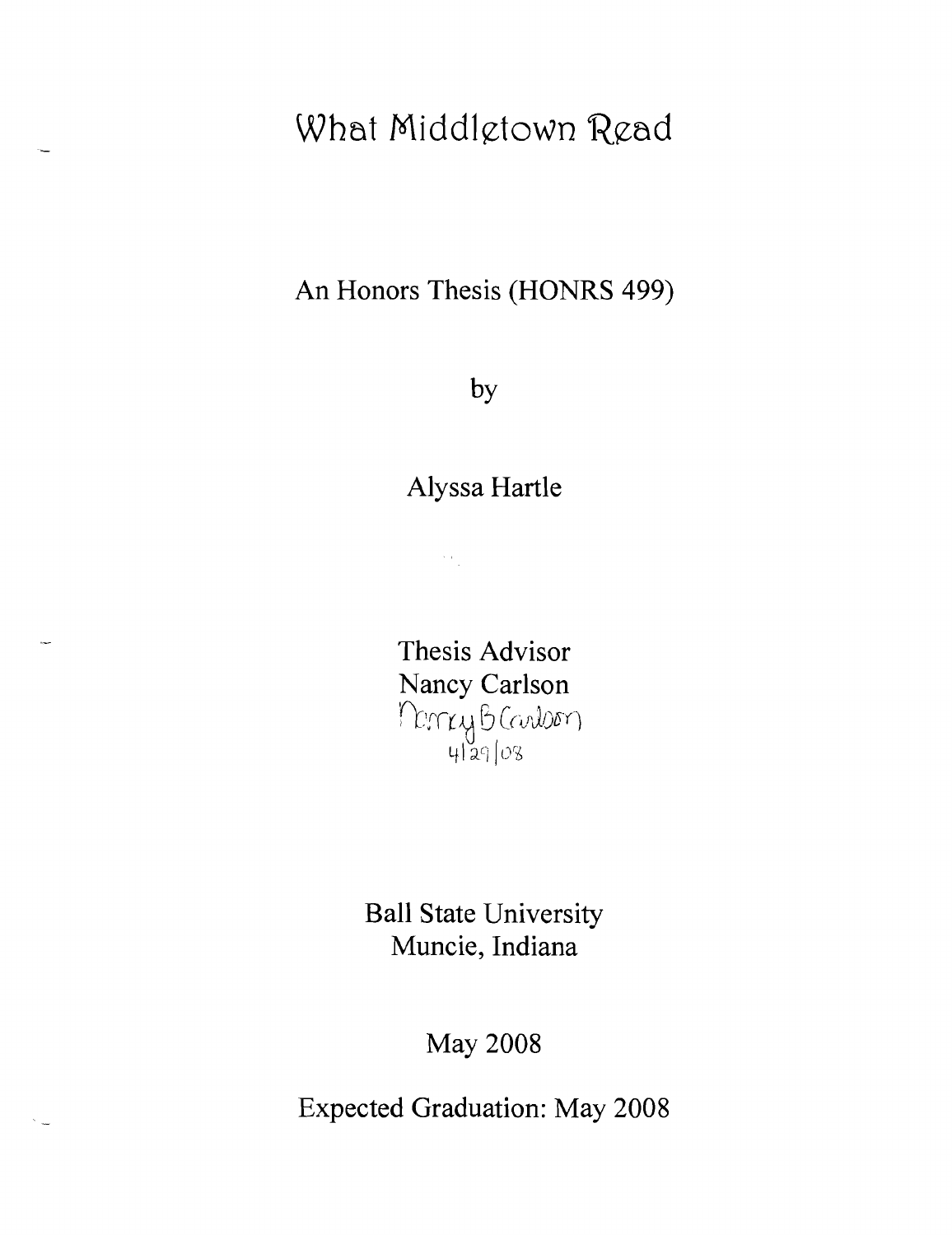#### *What Middletown Read*

 $\mathop{\mathrm{Spec}}\nolimits$  if  $\mathop{\mathrm{P}}\nolimits$  $_{\rm F}$ h $_{\rm C}$ C $_{\rm F}$ y  $\sqrt{2}$ 

Abstract:  $Z_{Z}^{TE}$ 

>"C:.'·'· • H ~,78 In order to create a promotional tool for the project of *What Middletown Read* at Ball State University, we have joined our talents to bring together a video to illustrate the importance of the project, and to explain to those outside the project what important work is being done. To achieve this, we interviewed members of the researching team and historians to demonstrate the background aspects of the project and the significance it will hold for historians and all potential researchers. Ultimately, we hope that this project will offer a positive and informative view of the project to interested subjects should the team choose to share it in digital form. The video will also be housed as a part of the local history collection in the Ball State Archives and Special Collections for public viewing. Alyssa has used her talents honed at Ball State for filming and editing, as Rachel contributed her visual marketing skills to create the existing look of the video for distribution in addition scheduling and communication.

HARTLE 1

Acknowledgements:

We would like to thank our respective advisors, Nancy Carlson and Dr. Frank Felsenstein for helping the finished version of this project to take shape. We would also like to thank the following people for offering their time and expertise to be interviewed for this video: Dr. Frank Felsenstein, Dr. James Connolly, Dr. Maria Staton, Kelly Hacker Jones, and Dr. Bruce Geelhoed. In addition, we would like to extend our thanks to Trevor Frohberg, Music Engineering student at Ball State University, for providing the original music found in the video.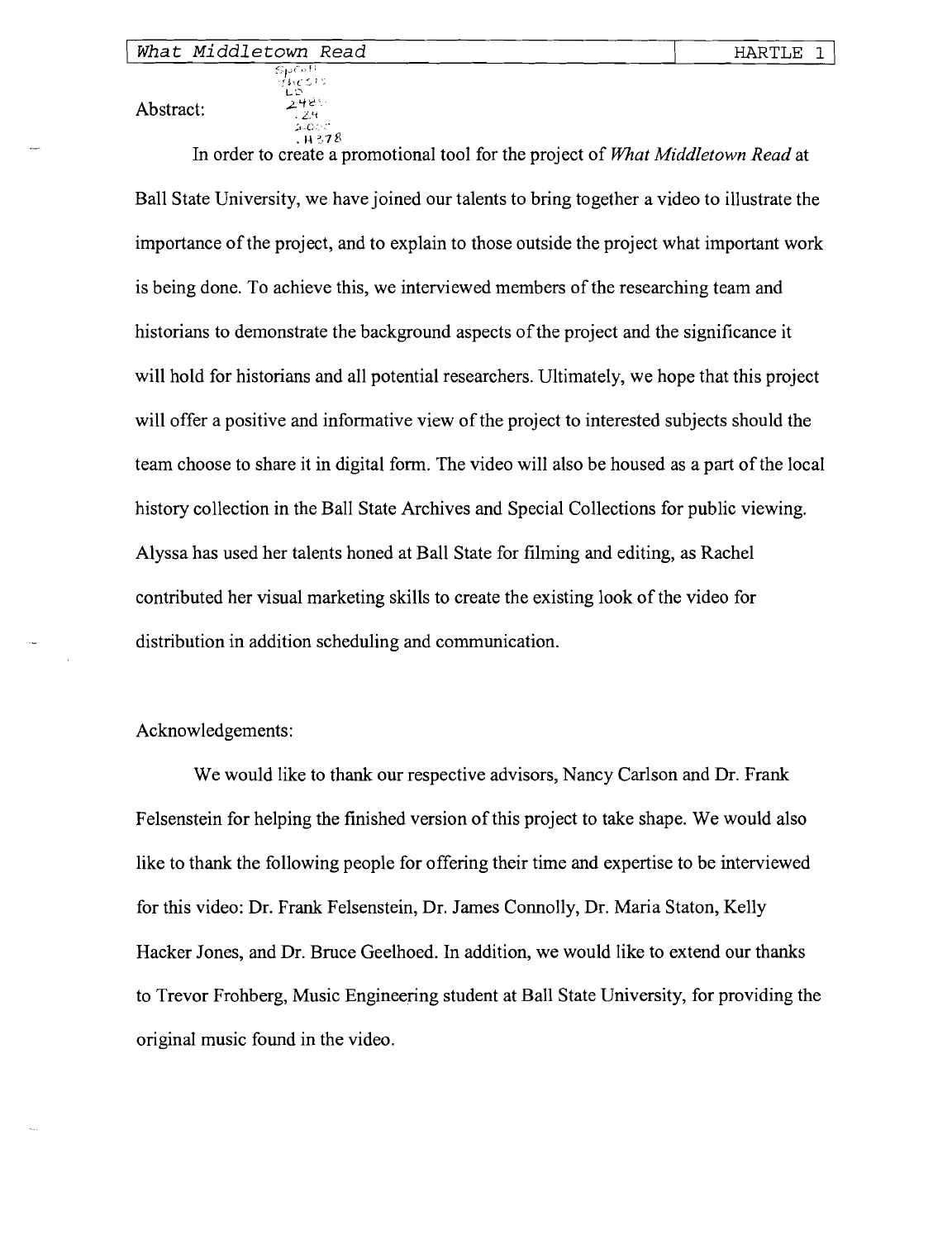Abstract and acknowledgements are a joint collaboration of Alyssa Hartle and Rachel Wynn.

Introduction:

During the Fall Semester of 2007, Rachel Wynn approached me about the possibility of working on our Honors Thesis together. Rachel had done work as a researcher for the *What Middletown Read* study that that is underway at Ball State. She felt that creating a promotional video for the project would be an excellent Senior Thesis. As a marketing major Rachel felt that she knew what the video needed to be successful, but she did not possess the video production skills necessary to complete the task. This is where I came in as a Telecommunications major. The project turned out to be a perfect outlet for both of our majors. The following are entries from a journal kept during the process of making this video.

### January 8,2008

Today we had our first official meeting of the semester about the *What Middletown Read* video. Visiting Rachel in the archives was my first chance to see the registers and books that are being studied, and are the basis or our project. The books are very visually interesting, but there's only so much you can do with them in video. I love the look and smell of really old books. However they all look very similar to each other, which makes me worry about the visual interest that can be created in the video.

I learned a little more about what the *What Middletown Read* research project is about. They are using the logs to see what books were most commonly checked out of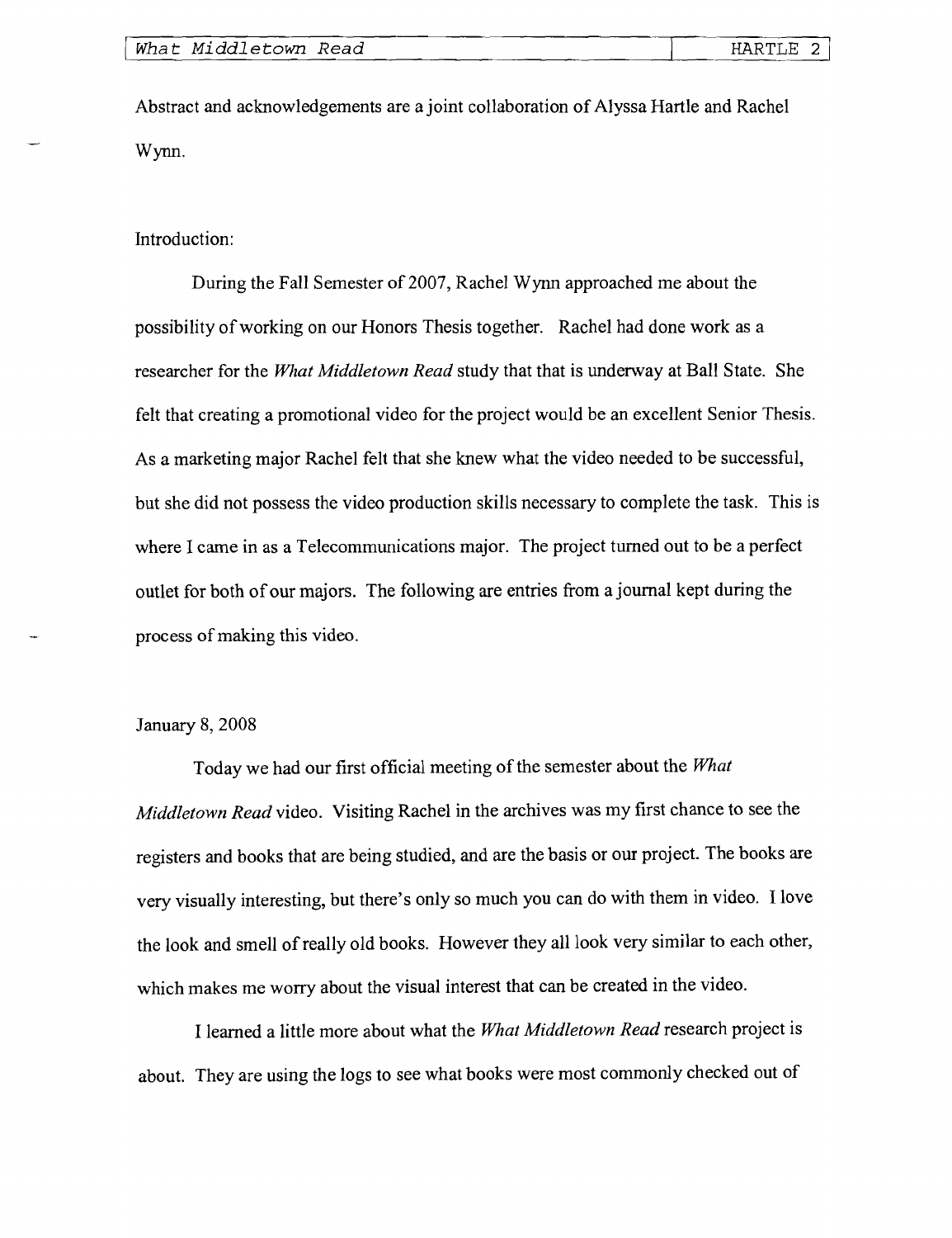the library during the time for which the logs pertain, and then they are going to further investigate to see the social and economic implications of what books were checked out by different groups of people. At this stage in the research, no one knows who checked out which books. Only the names of the books that were most commonly checked out are known.

During this meeting, we discussed what we want to be in the video. This is still a little confusing to me because I do not know everything about the project. Including enough visuals to make the video engaging may be challenging. I'm worried that the video may turn into a series of boring interview shots with a few photos in between. The motion class that I am currently in has me excited about the possibility of special effects layering to make the project more visually interesting. I would love to be able to layer interviews over images of the ledgers and the old library building.

The only major concern that I have at this point in the process is that the division of work will make it hard for me to compile the video in a fully comprehensive way because I do not have all of the information. I'm not used to having someone else arrange interviews and ask all the questions. It will be a new experience.

#### January 2008

I met with Nancy Carlson today for the first time about the project. She was very encouraging about the idea and said that it sounded promising. Her main suggestion was that we include a Top 10 countdown of the most commonly checked out books of the time. This would draw people into the video more than a story focused solely the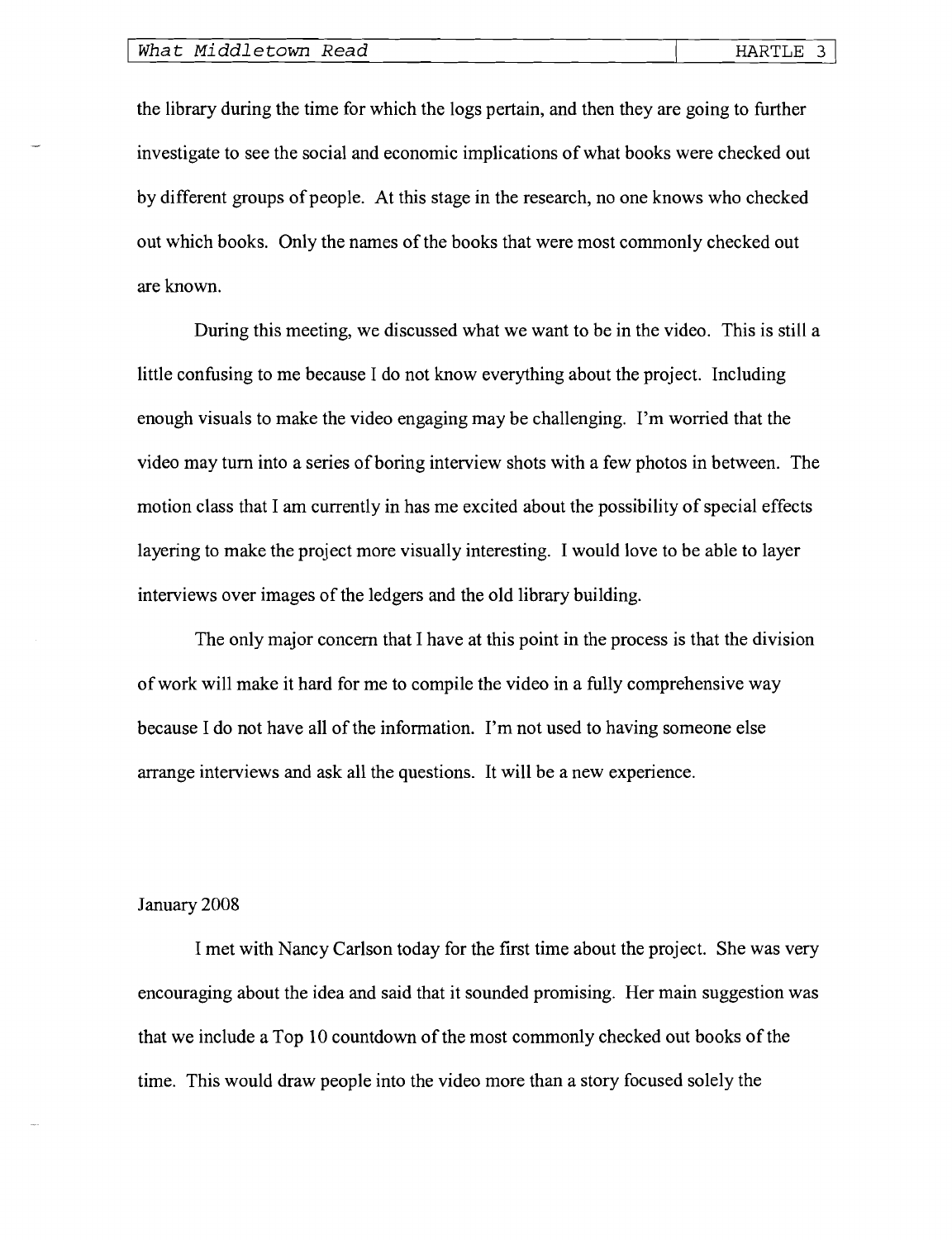research process would. This seems like an excellent idea to me because I was worried about creating audience interest. Nancy also gave me the name of a Fritz Dolak in Bracken Library who can determine what clearances are needed for images that we use in the project.

#### January 18, 2008

Rachel and I had our second meeting together. We determined a timetable with a goal of having a rough draft of the project completed by mid March. This would give us plenty oftime to fine tune things and finish the project in time for graduation. I am a little concerned about finishing on time. This is based mostly on stories I heard from my cousin about not getting her thesis approved at the last minute. This is not something that I wish to happen to me. Rachel has found someone to do the musical score for us. This is nice because it eliminates the need for obtaining clearances on music.

## February 4, 2008

Today I spent some time arranging locations for filming interviews this week. I spent a little bit of time getting lost in downtown Muncie before I looked up directions to the genealogy center. Once found, the location turned out to be a gem. The librarian was very nice and willing to let filming take place with very few questions asked. She even showed me to a location in the building that has been set up with film interviews in mind. She also offered to have the librarian on duty at the time of filming set out the ledgers so they can be viewed on film as well. The level of cooperation offered pleasantly surprised me.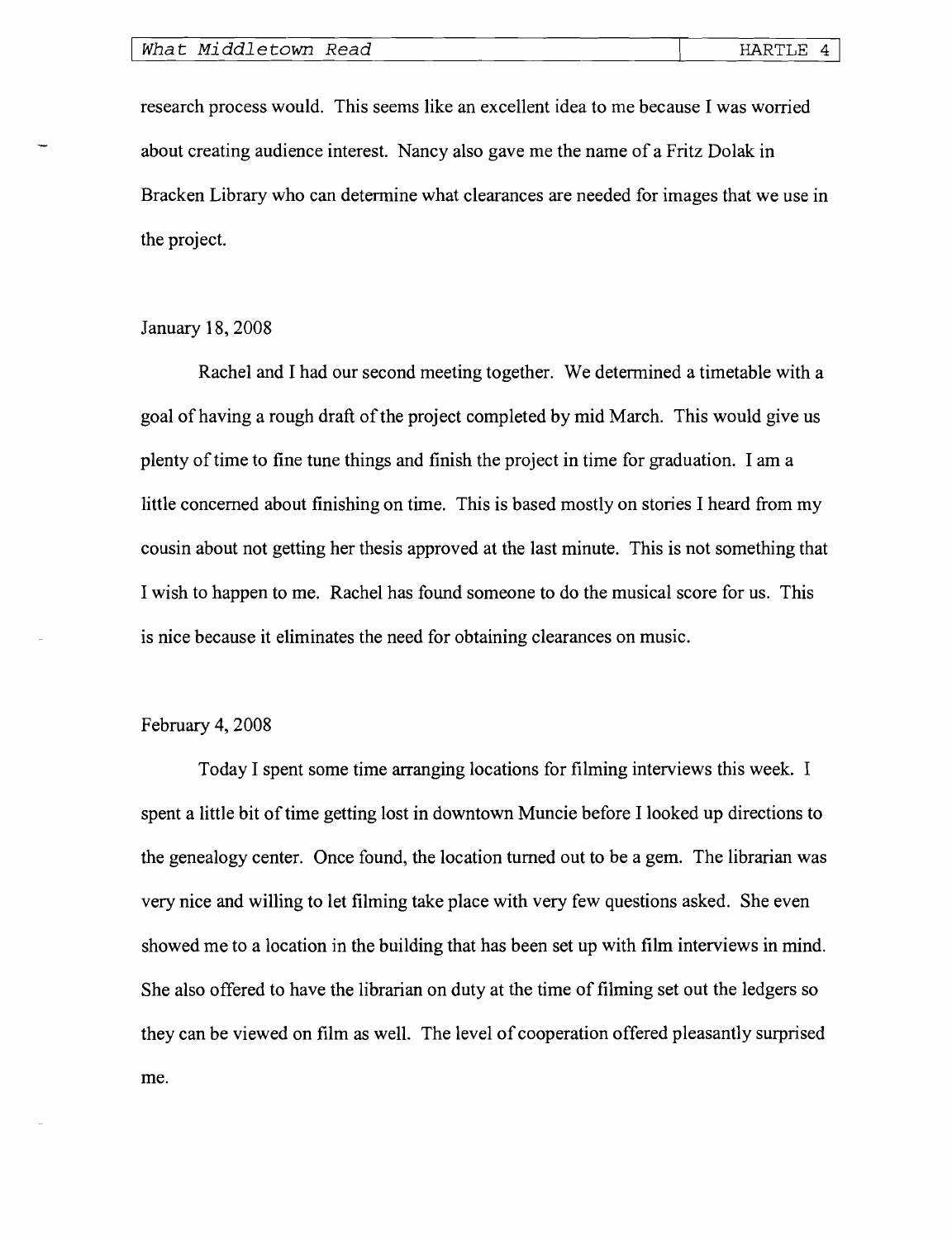Bracken library is proving to be more of a problem, and it's needed in the more immediate future ... tomorrow. I can't figure out a good location that will be visually interesting as well as quiet enough to get good audio levels. I also haven't been able to get formal permission for filming. I wish Rachel had been able to get permission from archives to film in there. I think that may have been our best location within the location.

We're filming two interviews tomorrow: Dr. Felsenstein and Kelly Hacker Jones. Rachel is in charge of the interview questions, which is weird for me. Interviewing is usually my favorite part of making documentary type pieces. I like questioning people and finding out why they do what they do. It's a really of out of character thing for me because I'm naturally introverted and quiet, but it's something that I really like. I'm sure I'll get the opportunity to throw in a few questions after Rachel is finished if I come up with something.

Hopefully Dr. Felsenstein will be able to give us the research information that contains the names of the most commonly rented books when we meet with him tomorrow. I would really like to start compiling images related to the books themselves.

I'm feeling pretty confident with the amount of progress we're making this week. I'm starting to get more excited about the project as we're becoming more active with it. I'm really looking forward to the editing process.

## February 5, 2008

Interviewing Dr. Felsenstein went well. I must admit that he intimidates me, so I was a little worried about the interview. His interest and investment in the *What Middletown Read* research is impressive. I was unaware of his discovery of the ledgers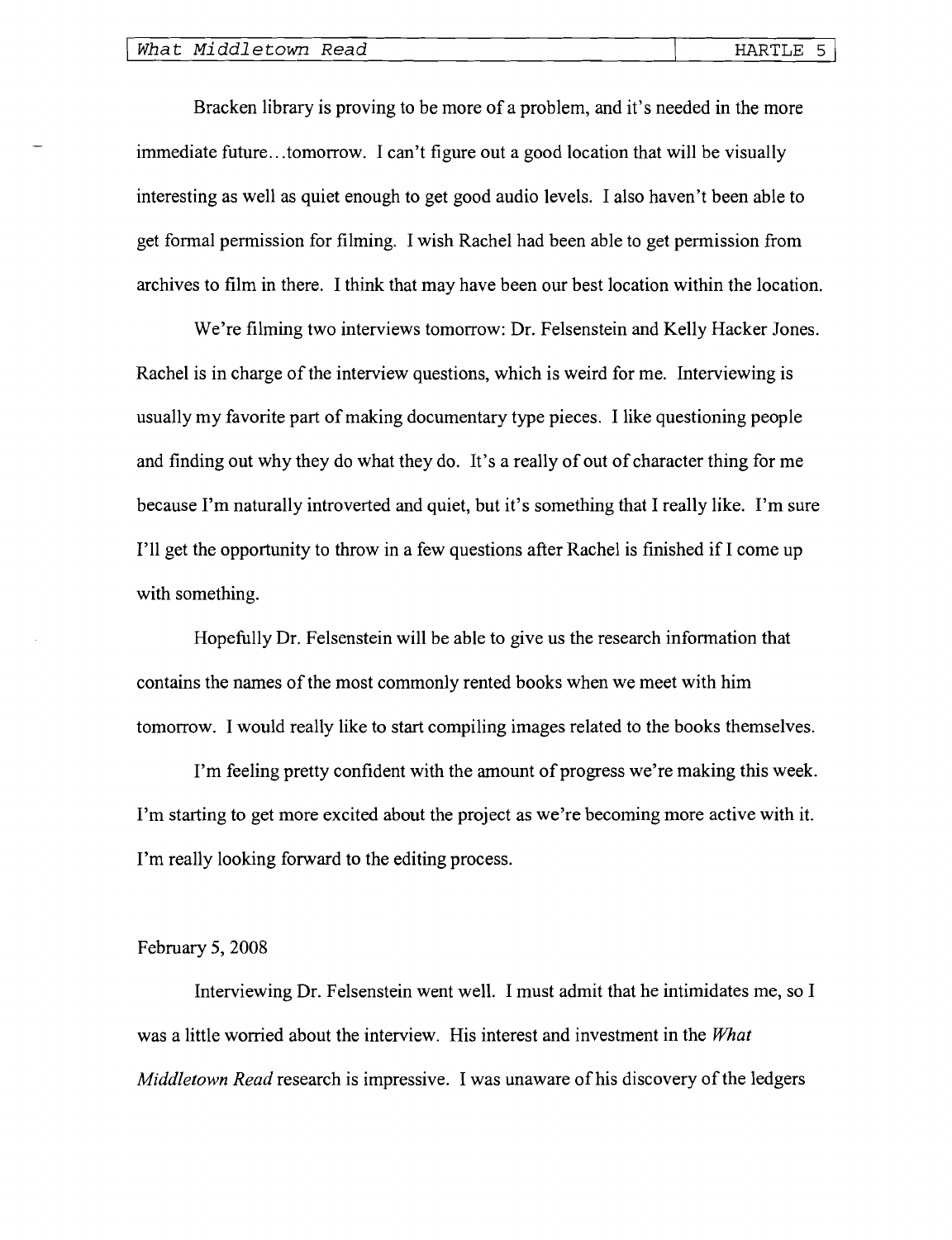until this interview, which in itselfwas a little awkward in its execution. Everyone involved was a little nervous. Rachel and I didn't quite know what we should do for this first interview, and I think Dr. Felsenstien was weary of being on camera. The office was very cramped, which made setting up difficult. Dr. Felsenstein was on the phone as I was setting up the camera and lights, which made me feel uncomfortable and worried about making too much noise. During the interview the bell tower rang once in the middle of a question, so we had to redo it. Also there was a glitch in the tape when I rewound it, so we had to refilm the answer to the first question.

We also interviewed Kelly Hacker Jones in the library today. I found a shot that I like, so that was fantastic. It was a quiet corner on the third floor with rows of bookshelves in the background. The library's policy on filming turns out to be pretty lax. You can film wherever you want as long as you only film whom you brought with you. You can't get anyone in the background on film without his or her permission, and you aren't allowed to ask anyone else ifthey will be on film. This wasn't a problem because of the isolated area that we used. This interview went pretty well. Kelly was a little nervous and had to take a minute to think about how to phrase her answers a couple of times. There weren't any real problems though.

Rachel is asking each person the same interview questions with only slight variations. I'm not sure if this will give us enough sound bites to use, but there is always the possibility of voiceover.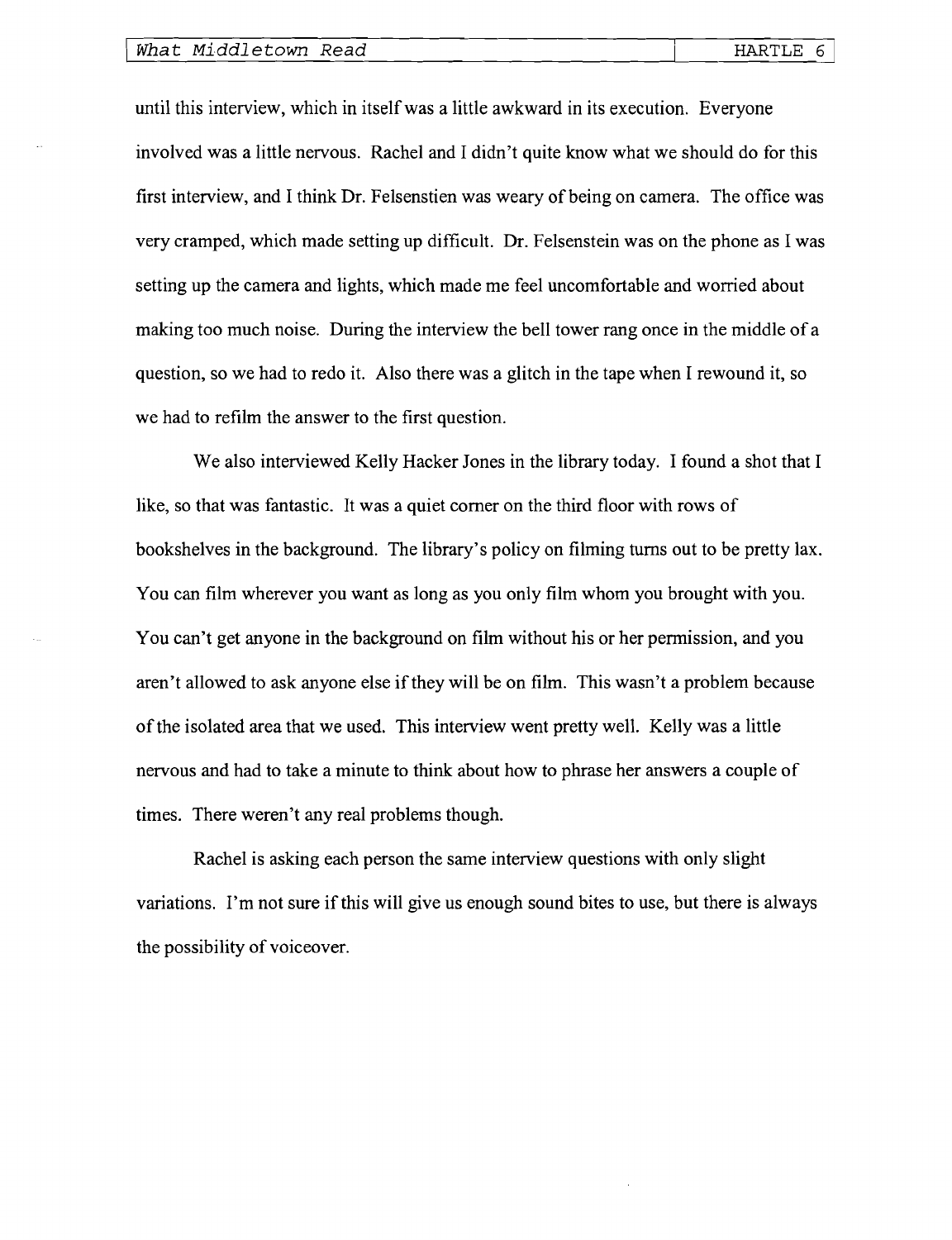## February 7, 2008

We interviewed Maria Staton today at the genealogy center. This interview really peaked my interest in the project. Maria is genuinely interested in the history of the people the researchers discover within the pages of the ledgers. She provided examples of patrons and what they needed to sign in order to check out books. She spoke of guarantors, which I never knew existed. These were people that were more highly regarded members of society who were listed almost like a reference. They guaranteed that a patron would be reliable with the books. The most fascinating part of this to Maria was that women did not always list their husbands as guarantors. She was also able to mention at least two books that were popular at the time. The execution of this interview was not very good. First of all, I forgot to bring a tape with me. Luckily Rachel and I got to the location early to set up, so I was able to call a roommate to drop the tape off. (Shout out to Tyler... you saved me!) The shot was difficult to set up. I was given a location with a fireplace in the background, but the fake fire wouldn't ignite. There were no conveniently located outlets, so the light was in an awkward spot. Also, Maria is very soft spoken, and there were lots of loud noises coming from microfilm machines in the background. I had to ask Maria to repeat herself several times.

While we were at the genealogy center I got some b-roll of Rachel going through some microfilm and looking at a database online. I also got some footage of the outside of the genealogy center and the Muncie Public library. I'm not sure that I will use this because it's not the same library building in which the ledgers were discovered. Also, the genealogy center is not really relevant to the focus of the video.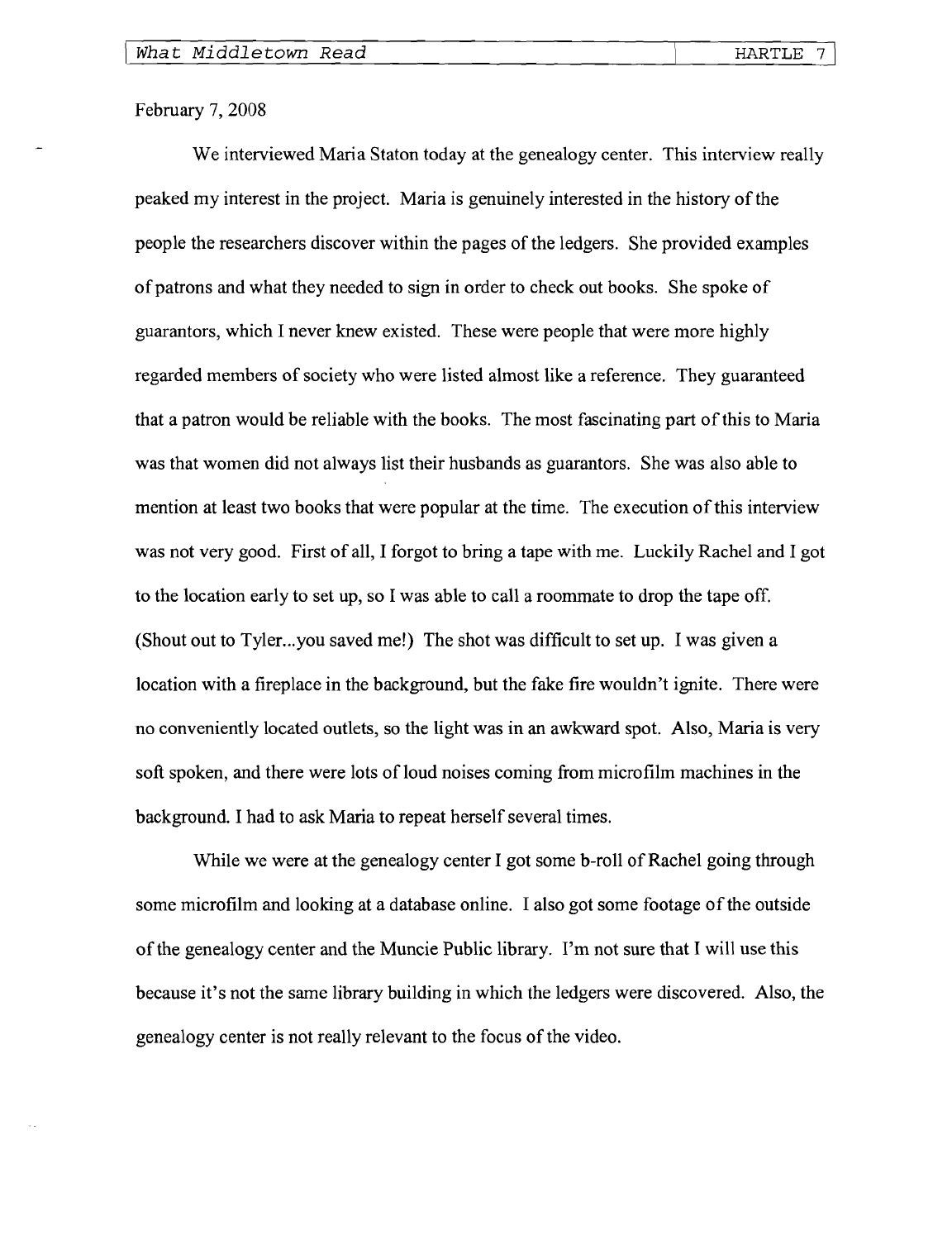February 17, 2008

I logged and captured the interviews that we have so far. The footage all needs color correction. I don't know what my problem is in obtaining footage. I apparently really suck at it. I think it looks good when we're on location, but then I see it on the screen later and it's horrible. Hopefully the color correction works out when I'm editing the final piece together. I think it will. Another slight problem that I noticed was that I didn't have ambient sound on the b-roll that I shot. I'll need to go back and get some Foley for the sound of the microfilm.

#### March 29,2008 - Last Interview

We interviewed Dr. Geelhoed the other day, and it was the most challenging interview yet. Rachel and I had the interview shot prepared in his office while he was out of the room. As soon as he walked back in he started talking. He wasn't even completely in his chair when he started answering questions. I had to rush over and hand him the microphone. Halfway though the interview he asked if the camera was on. It was very odd. Dr. Geelhoed's position as former chair of Middletown Studies gave him a unique insight into the project. He was able to explain the historical significance of the research in relation to Muncie as Middletown. His sound bites should explain why this research is significant and how it can be used by other cities.

March 23, 2008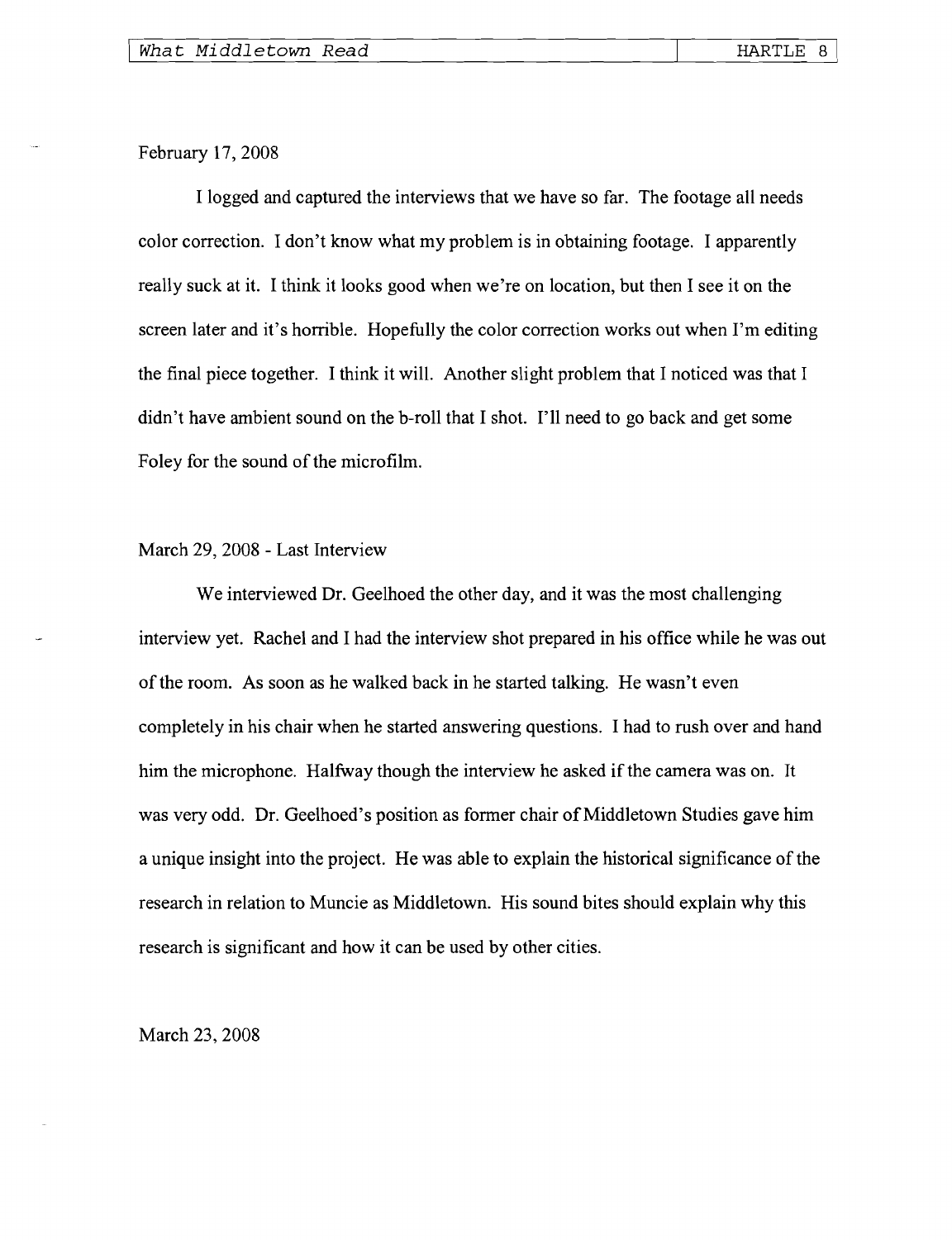I am completely freaking out about this thesis. It seemed like there was so much time to get things done, and we were working pretty steadily. However, the last couple of weeks have not been productive ... mainly because of me, and now I am completely freaking out. I want this project to be good, but I'm not sure that I'm capable of making it good. I need to be working on it every spare minute that I have right now to make myself feel better, but I'm sick, so that's not happening. Also, I'm feeling really guilty because I haven't had a meeting with Nancy Carlson in a long time. I really need to do that, but I feel like I need to have more to show her when I do. GRRRRRRRRRRR. Everything is falling apart.

## April 9, 2008

I showed the rough-cut to Nancy yesterday. By rough-cut I mean extremely rough-cut. It just had the interviews spliced to show the story. There was a sample of color correction done so that she could get an idea of what the final result will be. Nancy had a lot of really good suggestions that put me on track for adding in the b-roll. My favorite suggestion, which seems really obvious, but which I never would have thought of is using page turns as transitions. While this has the potential in other videos of looking like a cheesy eighties infomercial, with this subject matter it is the perfect fit. My worst suspicions were confirmed during this meeting...the movie is boring. Music and b-roll should help. On Nancy's suggestion, I'm going to add some pauses in between sections to keep the pace more on track and give people time to think about what was just said. The last major development of this meeting was that the name of the video has been changed. Due to the fact that the research has not been fully compiled, and there is no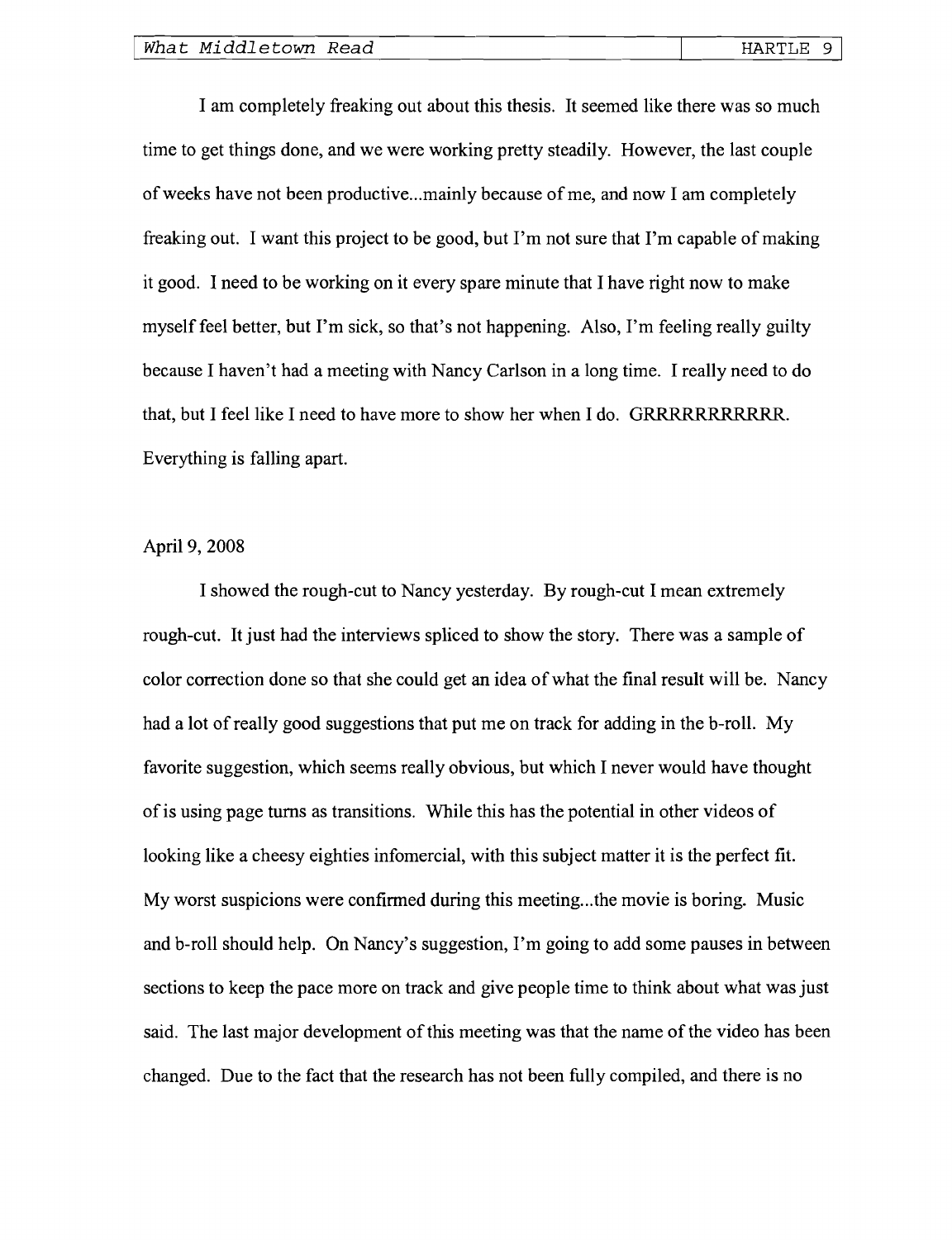official list of all the books that were checked out, Nancy felt that it would be unfair to tell the audience that they were going to be seeing "What Middletown Read". So, I've decided to call it "What Middletown Read: The Discovery" because it is more about the research process than the actual results of the work.

### EDITING---DATES AND HOURS HAVE MELDED TOGETHER

The initial process of editing was extremely tedious. Cutting down all of the raw interview footage took countless hours. I could only work in two-hour increments because I would get so sleepy listening to the interviews over and over. It was like sitting through a classroom lecture. I really thought I was going to go crazy.

In the process of cutting up the footage, I found that Dr. Connolly's interview was the most dynamic. His sound bites were the most complimentary toward the project, his diction was clear, and the sound levels were nice without having to be adjusted too much. The lighting in the library makes everything yellow, so color correction was necessary.

Kelly Hacker Jones' interview also took place in the library. I love the shot set up, but the interview was not too informative and the sound bites didn't move the story along very much, so not much of the interview ended up in the video. There was some color correction involved with this shot as well because of the yellow fluorescent light.

Maria's interview was my favorite because it makes the project seem relatable to the average person. I used tons of sound bites from her because they were amazing, but the actual footage is horrible. The film was overexposed and there are mildly distracting background noises. I had to color correct like I've never color corrected before to make the footage look decent. It has a sort of plastic look to it now, but it is much better than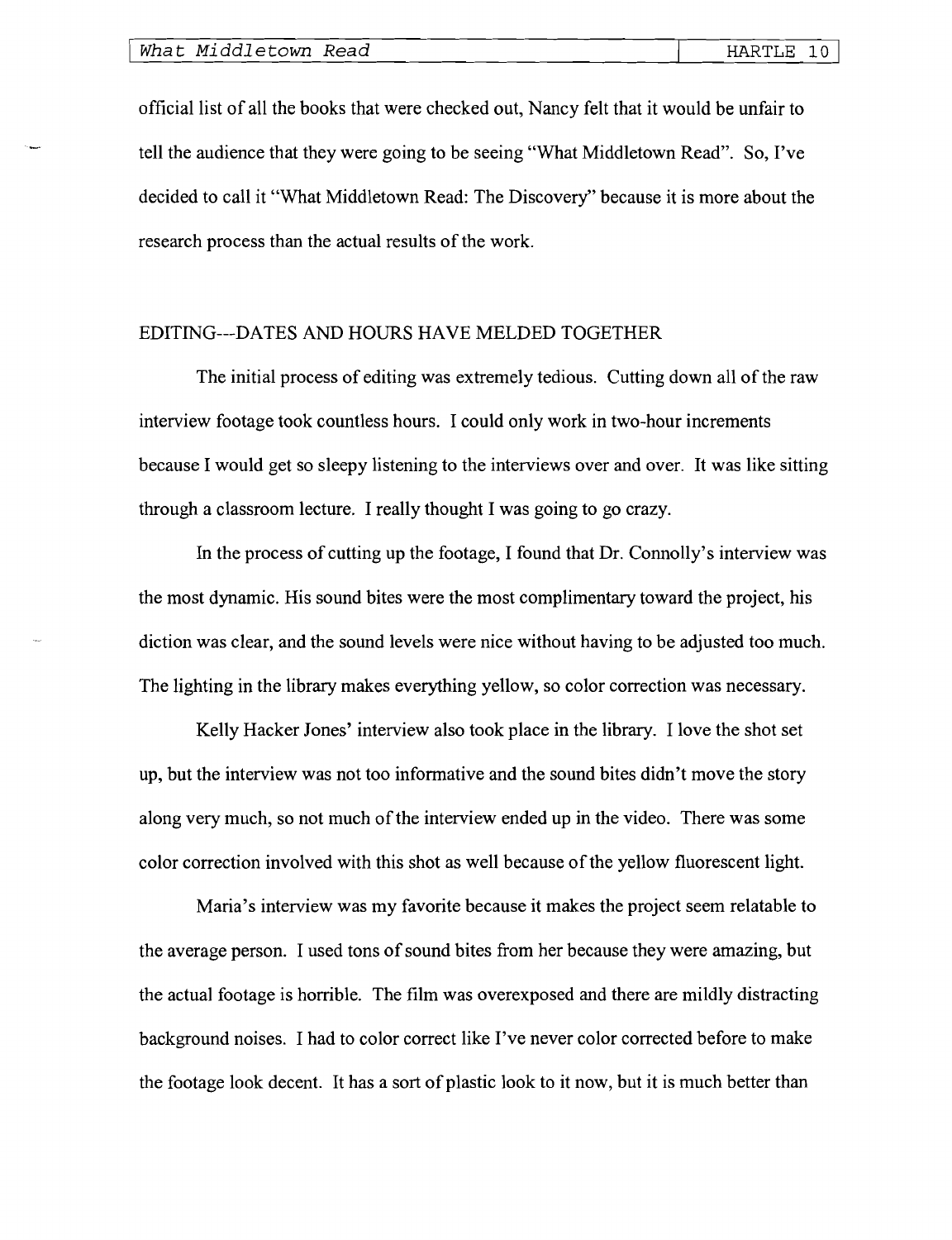the overexposed image. Maria is the only interviewee who spoke in depth about some of the books that were discovered. Information about what Middletown actually read is very much lacking in this video. Unfortunately the sound bites about the books were rambling, and had to be significantly spliced. Therefore, I had to find images to go over them. I found some original drawings from a couple of the books mentioned and have them in the project right now. I have not checked to make sure they are copyright clear yet. This needs to be confinned with the copyright expert in the library.

I used Dr. Felsenstein's interview to open the video because he is the driving force behind the *What Middletown Read* project itself. His discovery of the ledgers lead to the research that is going on now. I didn't end up using too much of the rest of his interview. The interview was our very first, and we weren't sure what we really needed. The interview was a little too short.

Dr. Geelhoed's interview was our longest to film, but it was virtually unusable. The audio was hard to understand and the picture was not that great. This interview was extremely important for establishing the time frame for the research, so I had to creatively splice it up and find images to lie over the top of it.

Ball State archival photos saved the visual aspect of the video. There were some old photographs of children reading in the library, of the library itself, and of industrialization in Muncie. Rachel introduced me to the archival photo system, and once a few pictures were chosen, I started creating AfterEffects projects with them. I didn't want the video to look like a slide show, so I imported the photos into AfterEffects and created camera movements and zooms into visually interesting parts of the image. I also added a film bum effect to make it look like the "camera" footage was old. I felt like this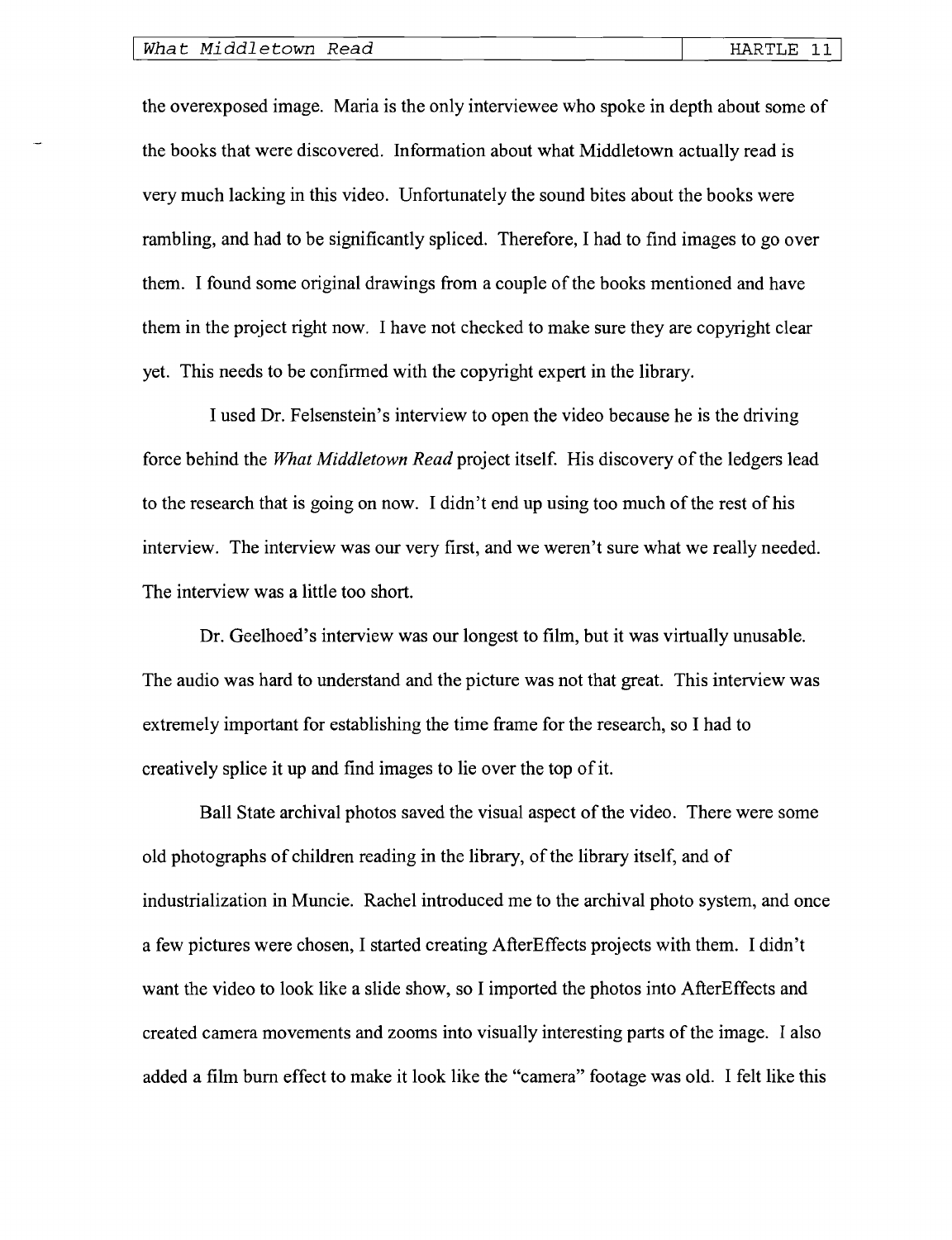was an appropriate visual addition that would add to the ambiance of the time period being discussed.

I used AfterEffects to create lower thirds to introduce each of the interviewees. The lower thirds have proven to be an enormous challenge for me. I found a really old fashioned looking font and an off yellow color that reminds me of olden times. When I created the lower thirds with just the text, they were hard to view on some of the interview shots. Dr. Connolly's was particularly difficult to see because it was over a shelf full of colorful books. To try to correct the problem, I added a navy blue background behind the text. It is more visible now, but I'm not sure if I'm completely satisfied with it.

I am really satisfied with the introduction to the video. It shows the ledgers with the tile of the video on them. This was created in AfterEffects as well because I needed to adjust the text on a 3-D plane so that it appears to be on the book that is lying on a table. I was so pleased with the result that I exported the QuickTime movie of it and didn't bother to save the project file. This was of course a bad idea because when I showed Rachel she wanted to try out a different text color. I really need to learn not to take shortcuts. It would have been so simple to save the file, so that I could change things upon review. It was a bad idea not to save. Working with a partner who's not there when I'm editing is a new experience for me. It's hard for me to remember that Rachel needs to approve of fonts and colors too.

I've gone through and adjusted all the interview audio levels so that they are even, but I can't finish all of the audio work until the musical score is completed.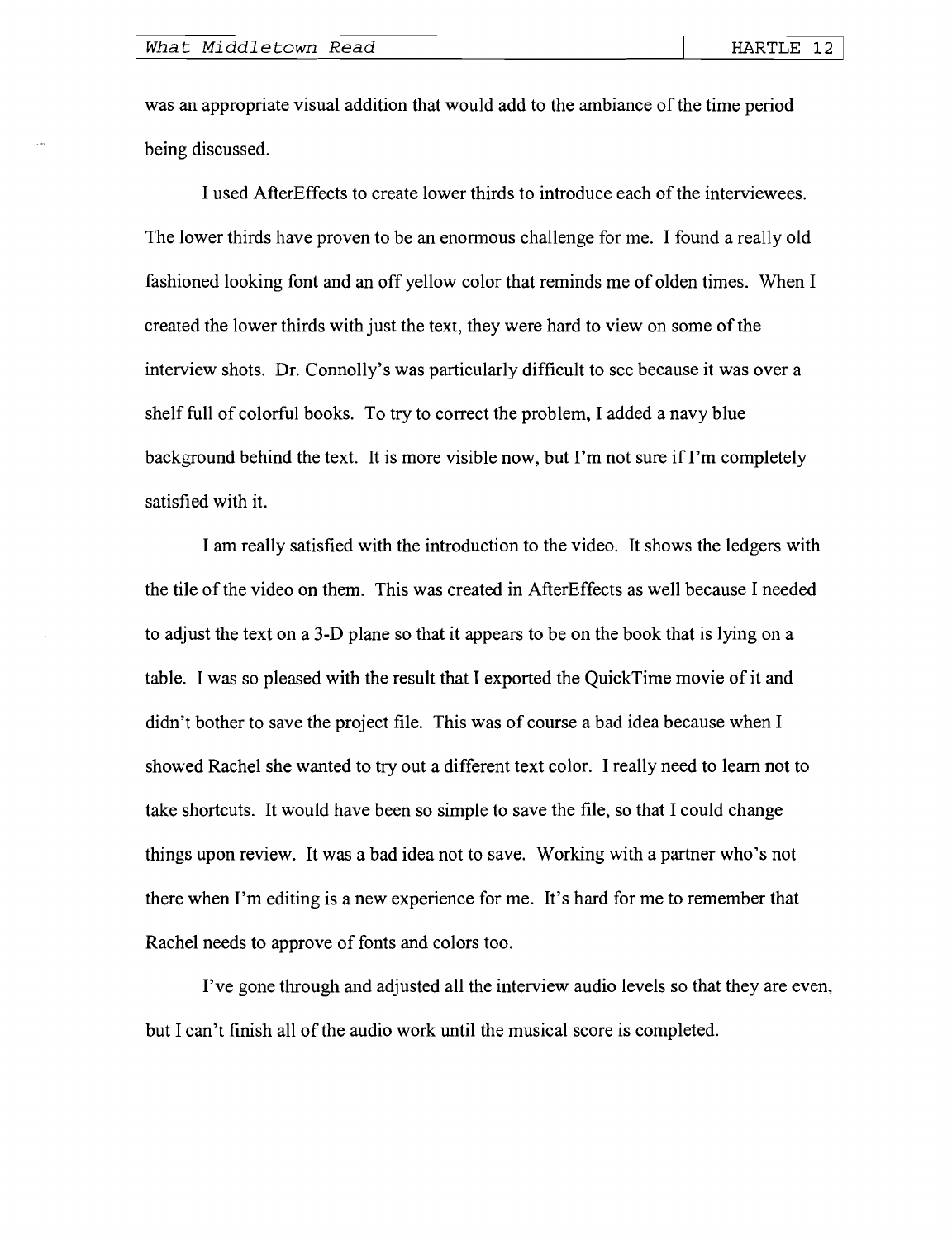April 10, 2008

The video part of the thesis is done temporarily. It seems like there's always something left to correct, or something that could be ever so slightly better. I'm going to wait a week or so before touching the video anymore though. Other projects are due this next week, and I figure that taking a week's break from the project will allow me to come back with fresh eyes so that I can make the final corrections. I burned the QuickTime file onto a DVD tonight during my break from speech class to give to Trevor Frohberg, an Undergraduate Music Engineering student, so that he can compose the music.

# April 28, 2008

Today we finished up the DVD aspect of the project. Label making for the DVDs has been problematic for me due to printer and software errors, so today Rachel and I combined forces and got all of the labels made. This was no small effort, but I'm really satisfied with the labels that we finally achieved. They show a page from a ledger lightened so that the text title can be easily read. Rachel designed a DVD cover insert, which looks like the outside of the ledgers. We felt the DVD label itself went along with this theme, so you open the ledger cover and see a page of the book. We got all of the labels and inserts printed and put into cases.

This is one of the most frustrating times in any project for me. Just when I think I'm finished there seems to be a never-ending stream of small problems with a video ... the DVD isn't compressed right, something is misspelled, or a graphic is cut off. I've redone